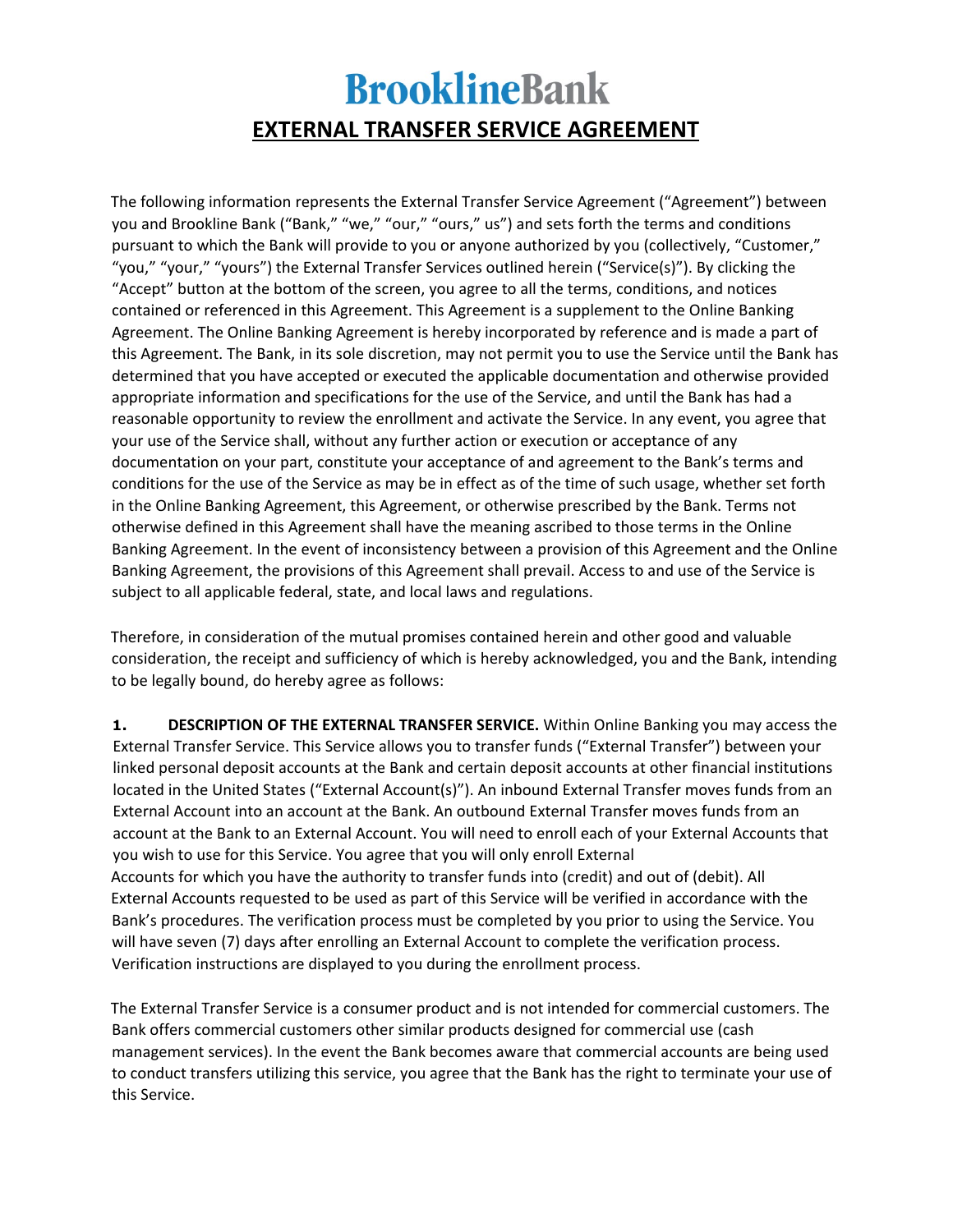**2. EXTERNAL ACCOUNTS.** To enroll an External Account in the Service, you will need the routing/transit number and account number of the External Account you wish to enroll, which can be found on a deposit slip or check for that account. You understand and agree that at all times your relationship with each External Account provider is independent of the Bank and your use of the Service. The Bank will not be responsible for any acts or omissions by the financial institution or other provider of any External Account, including without limitation any modification, interruption or discontinuance of any External Account by such provider. Additionally, all External Transfers are also subject to the rules and regulations governing the relevant External Accounts. You agree not to effect any External Transfers from or to an External Account that are not allowed under the rules or regulations applicable to such accounts including, without limitation, rules or regulations designed to prevent the transfer of funds in violation of regulations of the Office of Foreign Asset Control (OFAC) of the United States Treasury Department.

**3. PROCESSING OF EXTERNAL TRANSFERS.** Same day External Transfers made from/to your Bank account will be debited/credited on the Business Day you initiate the External Transfer, provided you have met the Bank's cut off time for submitting External Transfers. In the case of future dated or recurring External Transfers, these time limits will be the Business Day the transfer is scheduled. The cut off time for initiating a same-day External Transfer is 9:00 p.m. Eastern Time (Standard or Daylight). Funds requested to be transferred will be debited/credited to the External Account according to the receiving bank's availability and transaction processing schedule. For inbound External Transfers, funds credited to your Bank account are provisional until the Bank has received final settlement of the funds debited from the External Account. If the Bank does not receive such settlement, you acknowledge and agree that the Bank shall be entitled to a refund of the amount of credited funds.

**4. CANCELLATION OF EXTERNAL TRANSFERS.** Requests for immediate External Transfers of funds cannot be cancelled. Future dated and recurring External Transfers can be canceled up to 12:00 a.m. Eastern Time (Standard or Daylight) the day of the scheduled transfer. If the External Transfer status is "in process," "pending," or "processed," you cannot cancel the External Transfer. The Bank is not liable for any service fees or late charges levied against you in the event an External Transfer fails or does not occur. You also understand that you are responsible for any loss or penalty that you incur due to lack of sufficient funds or other conditions that may prevent the withdrawal of funds from your Bank account.

**5. LIMITATIONS.** External Transfers are subject to the following dollar limits:

- a. Five (5) inbound External Transfers per day, not to exceed a total of \$2,500.00
- b. Five (5) outbound External Transfers per day, not to exceed a total of \$2,500.00

The above limits apply to the total of all External Transfers of a specific type for all accounts enrolled in the Service. We may change the dollar limits at any time, without prior notice to you (other than any notice required by applicable law).

**6. YOUR RESPONSIBILITY FOR ERRORS.** You understand that the Bank must rely on the information provided by you and you authorize the Bank to act on any instruction which has been or reasonably appears to have been sent by you, to submit External Transfer instructions on your behalf. You understand that financial institutions receiving the transfer instructions may rely on such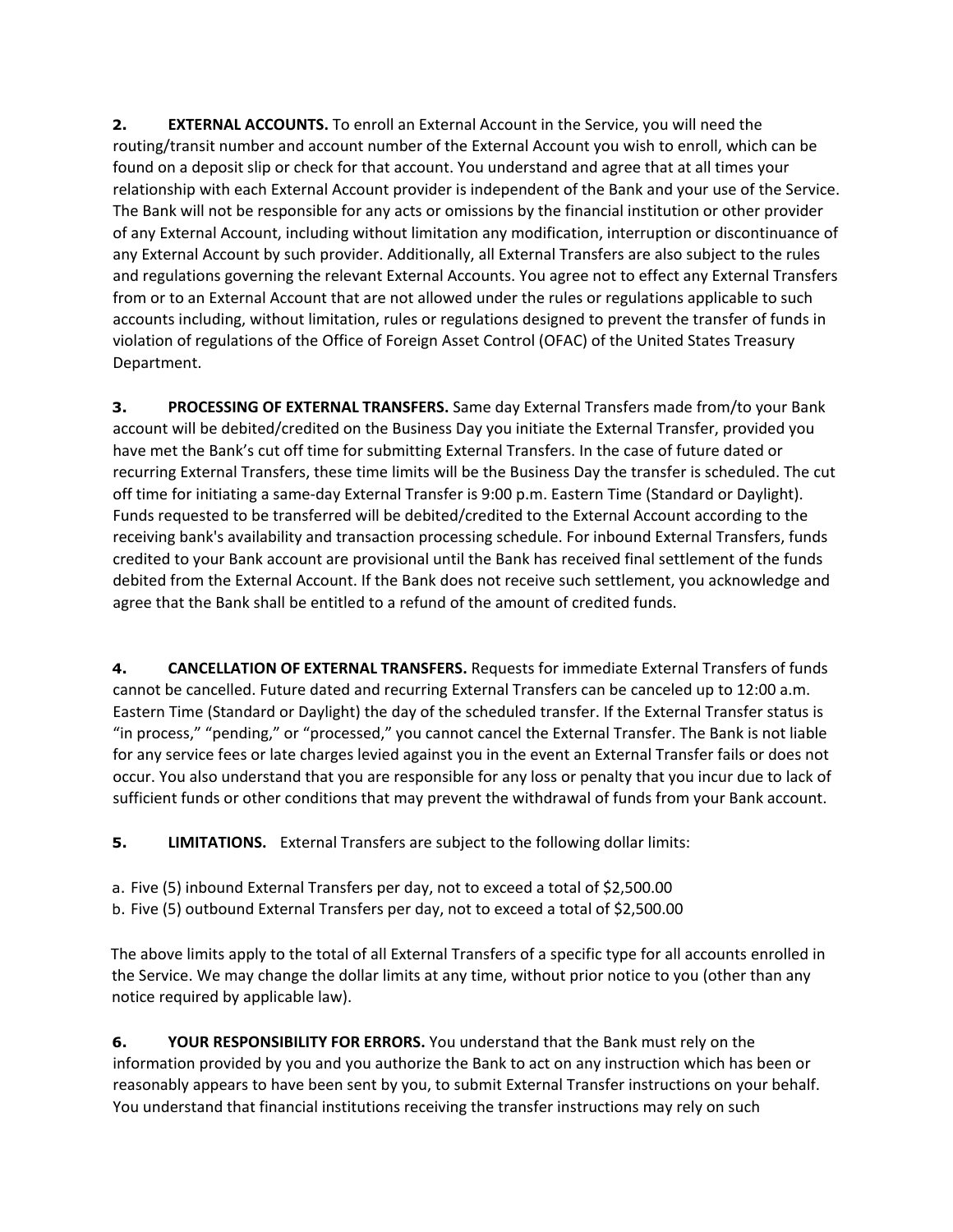information. The Bank is not obliged to take any further steps to confirm or authenticate such instructions and will act on them without getting further confirmation. You understand that if you provide the Bank with incorrect information or if there is any error in your instruction we will make all reasonable efforts to reverse or delete such instructions, but you accept full responsibility for losses resulting from any of your errors, duplication, ambiguities or fraud in the information that you provide. You agree not to impersonate any person or use a name that you are not authorized to use. If any information you provide is untrue, inaccurate, not current or incomplete, without limiting other remedies, the Bank reserves the right to recover from you any costs or losses incurred as a direct or indirect result of the inaccurate or incomplete information.

**7. FEES.** There is a fee associated with each Outbound External Transfer that you make. You will be charged the fee each time you make an Outbound External Transfer. We will provide you notice of the amount of the fee at the time you make the Outbound External Transfer. We reserve the right to change the amount of this fee from time to time.

**8. AVAILABILITY OF SERVICE.** We will use reasonable efforts to make the Service available for your use on a continuous basis. The Service may be unavailable for short periods of time for regular or emergency system maintenance. We will endeavor to have our scheduled maintenance occur during non-peak hours. In addition, accessibility to the Service may be interrupted because of conditions beyond our control, including outages in Internet, cellular or other communications availability. We will use diligent efforts to re-establish the Services as promptly as possible. We do not promise the Service will always be available for your use. We may elect to discontinue this Service at any time. If we choose to discontinue the Service, we will provide you with reasonable notice in advance of that fact. We reserve the right at all times to take actions to protect our systems and information, including denial of access to users of the Service.

**9. NO UNLAWFUL OR PROHIBITED USE.** As a condition of using the Service, you warrant to the Bank that you will not use the Service for any purpose that is unlawful or is not permitted, expressly or implicitly, by the terms of this Agreement or by any applicable law or regulation. You further warrant and represent that you will not use the Service in any manner that could damage, disable, overburden, or impair the Service or interfere with any other party's use and enjoyment of the Service. You may not obtain or use the Service to obtain any materials or information through any means not intentionally made available or provided for through the Service. You agree that these warranties and representations will remain in full force and effect even if this Agreement terminates for any reason.

**10. ACCOUNT NUMBER POLICY.** If External Transfer instructions identify a bank or beneficiary by name and account number, the relevant financial institution may execute those instructions by reference to the number only, even if the number does not correspond to the name. You understand that such financial institutions may not investigate discrepancies between names and numbers. In addition, you agree that the Bank has no responsibility to investigate discrepancies between names and numbers.

**11. AUTHORITY AND JOINT ACCOUNTS.** You hereby represent and warrant that you have full right, authority and power to execute, deliver and perform this Agreement. If this account is a joint account, you are jointly and severally liable under this Agreement. Each of you acting alone may perform transactions, obtain information, terminate this Agreement or otherwise transact business, take actions or perform under this Agreement. The Bank is not required to obtain the consent of, or notify either of